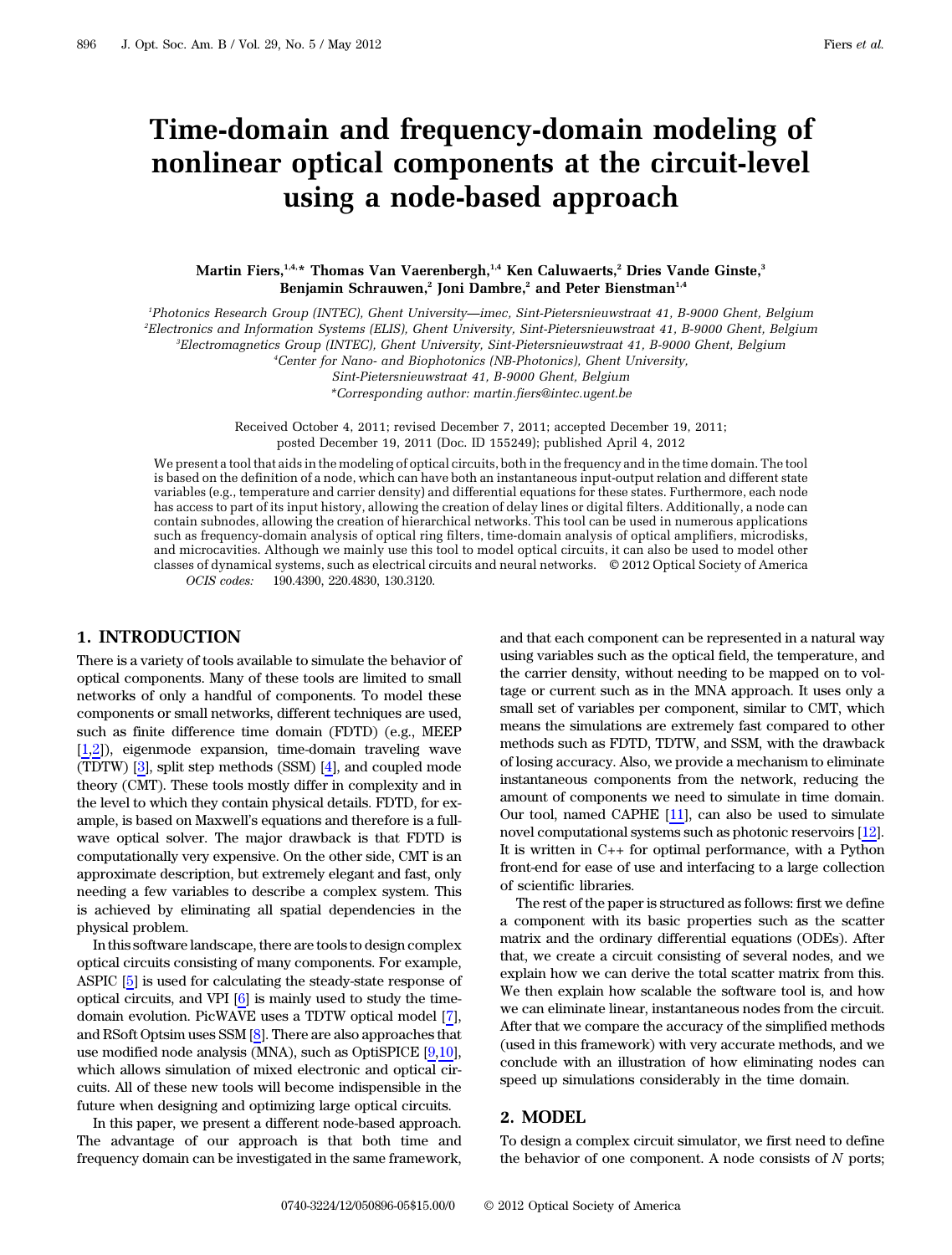see Fig. [1](#page-1-0). A linear instantaneous transmission between port  $s_{\text{in},i}$  and  $s_{\text{out},j}$  is defined through the scatter matrix  $S_{ij}$ . Two optional time-domain descriptions can be added to enrich this component (see Fig. [1,](#page-1-0) bottom). First, one can add a buffer to store the inputs  $s_{\text{in},i}$  at previous timesteps. This can be used if one wishes to model a delayed waveguide or a digital filter. Second, we can add internal states to the node. This can be used to describe the rate equations of, e.g., a laser or the complex amplitude of a resonator. We use a set of ODEs to describe the component in terms of its internal variables. There is no restriction on the form of the equations, so highly nonlinear components can be easily modeled. Because of these two additions, the *output*  $s_{\text{out},i}$  is now a sum of the linear part and a term describing the nonlinear character of the component.

The main novelty of our framework is that the frequencydomain S-matrix for components that only have a linear instantaneous transmission can be used to significantly speed up time-domain simulations of networks with both instantaneous and noninstantaneous components. In the next two sections, we give more insight into the frequency and timedomain characteristics of these nodes.

#### A. Steady-state equations

As previously mentioned, a linear instantaneous component can be described by a single scatter matrix  $S$ , and a linear input-output relation,  $s_{\text{out},i}(t) = \sum_j S_{ij} s_{\text{in},j}(t)$ . Using this relationship, we can describe all linear phenomena in the frequency domain. For example, a ring resonator can be modeled by combining a directional coupler and a waveguide. Both have a very simple scatter matrix, but when combined, they create resonances at certain frequencies. As these nodes contain no memory, we call them memoryless (ML) nodes.

#### B. Time-domain equations

We represent time-domain signals as complex amplitudes  $s(t)$ , modulating a carrier frequency  $\omega_c$ . The actual input at each port is then

$$
E(t) = s(t)e^{j\omega_c t} + c.c.
$$
 (1)

Representing the signal by  $s(t)$  is beneficial from a numerical point of view, as we can now integrate over  $s(t)$ , which varies much slower than  $E(t)$ . Obviously, as the bandwidth of the input signal increases, we will need more samples per time unit to correctly simulate the system.

<span id="page-1-0"></span>

Fig. 1. (Color online) Structure of a node with  $N$  ports. A linear and instantaneous node is only described by a scatter matrix S. States (e.g., temperature and free carriers) can be added. In this case the node becomes nonlinear.

<span id="page-1-1"></span>For each component, we can now optionally add timedomain equations, which leads in its most general form to an input-output relation of the following form:

$$
s_{\text{out},i}(t) = \sum_{j} \mathbf{S}_{ij} s_{\text{in},j}(t) + s_{\text{ext},i}.
$$
 (2)

Here,  $s_{ext,i}$  is a generalized source term. For example, for a continuous wave source,  $s_{ext} = A$ , where A is the complex amplitude of the source. For a waveguide with delay  $\tau$ , the simple relation  $s_{\text{out},i}(t) = s_{\text{ext},i} = Bs_{\text{in},1-i}(t-\tau)$ , for  $i \in [0,1]$ , holds. Here,  $B$  is the complex value that determines the loss and phase change of the waveguide. Note that for this waveguide, there is no longer an instantaneous behavior; i.e.  $S_{ij}$  is zero in Eq. [\(2\)](#page-1-1).

Differential equations can be added to describe the evolution of some internal variables, e.g., temperature and free carriers in a laser, as a function of time and inputs.

As soon as there is a source term present in Eq. [\(2](#page-1-1)), the component is not instantaneous anymore. We call these nodes memory-containing (MC) nodes (Fig. [1,](#page-1-0) bottom), as opposed to the ML nodes. Depending on whether the delays in a waveguide are important for a simulation, one can model them with delay (which makes it MC), or without delay (as an ML component), the latter having the advantage that we can eliminate it from the total network. This is explained in the next section.

# 3. CIRCUIT SCATTER MATRIX

We use the node from Fig. [1](#page-1-0) as a basic building block to create an optical circuit. From this circuit, a total scatter matrix can be calculated in the frequency domain that describes the transmission to and from ports in the network. This matrix can become very big. Hence, in this section we also derive techniques to eliminate the ML nodes from the circuit. This is a crucial feature in our approach, which reduces the number of variables needed in the time domain, hence improving the simulation speed. To do this, we split the input/output vector  $\mathbf{s}_{\text{in/out}}(t)$  into  $\mathbf{s}_{\text{in/out,MC}}(t)$  and  $\mathbf{s}_{\text{in/out,ML}}(t)$ , the input and output, respectively, to MC and ML nodes. For simplicity we will omit the time dependency in the following equations. The size of this s-vector equals the total number of ports in the circuit.

<span id="page-1-3"></span>We can describe the way the different components are connected as follows:

$$
\left(\begin{array}{c} s_{in,MC} \\ s_{in,ML} \end{array}\right) = C_{tot}\left(\begin{array}{cc} s_{out,MC} \\ s_{out,ML} \end{array}\right) = \left(\begin{array}{cc} C_{MC,MC} & C_{MC,ML} \\ C_{ML,MC} & C_{ML,ML} \end{array}\right)\left(\begin{array}{c} s_{out,MC} \\ s_{out,ML} \end{array}\right). \tag{3}
$$

Here,  $C_{\text{tot},ij}$  is a binary connection matrix that only contains a 1 if port *i* is connected to port *j*. As a consequence,  $C_{\text{tot}}$  is symmetric and contains at most one element per row and at most one element per column, with zeros on the diagonal.

<span id="page-1-4"></span>The behavior of each of the individual nodes can be described by the following equations:

$$
s_{\text{out,ML}} = S_{\text{ML,ML}} s_{\text{in,ML}}, \tag{4}
$$

$$
\mathbf{s}_{out,MC} = \mathbf{S}_{MC,MC}\mathbf{s}_{in,MC} + \mathbf{s}_{ext,MC},\tag{5}
$$

<span id="page-1-2"></span>in which we define the scatter matrices  $S_{ML,ML}$  and  $S_{MCMC}$ . These are block diagonal matrices, with each block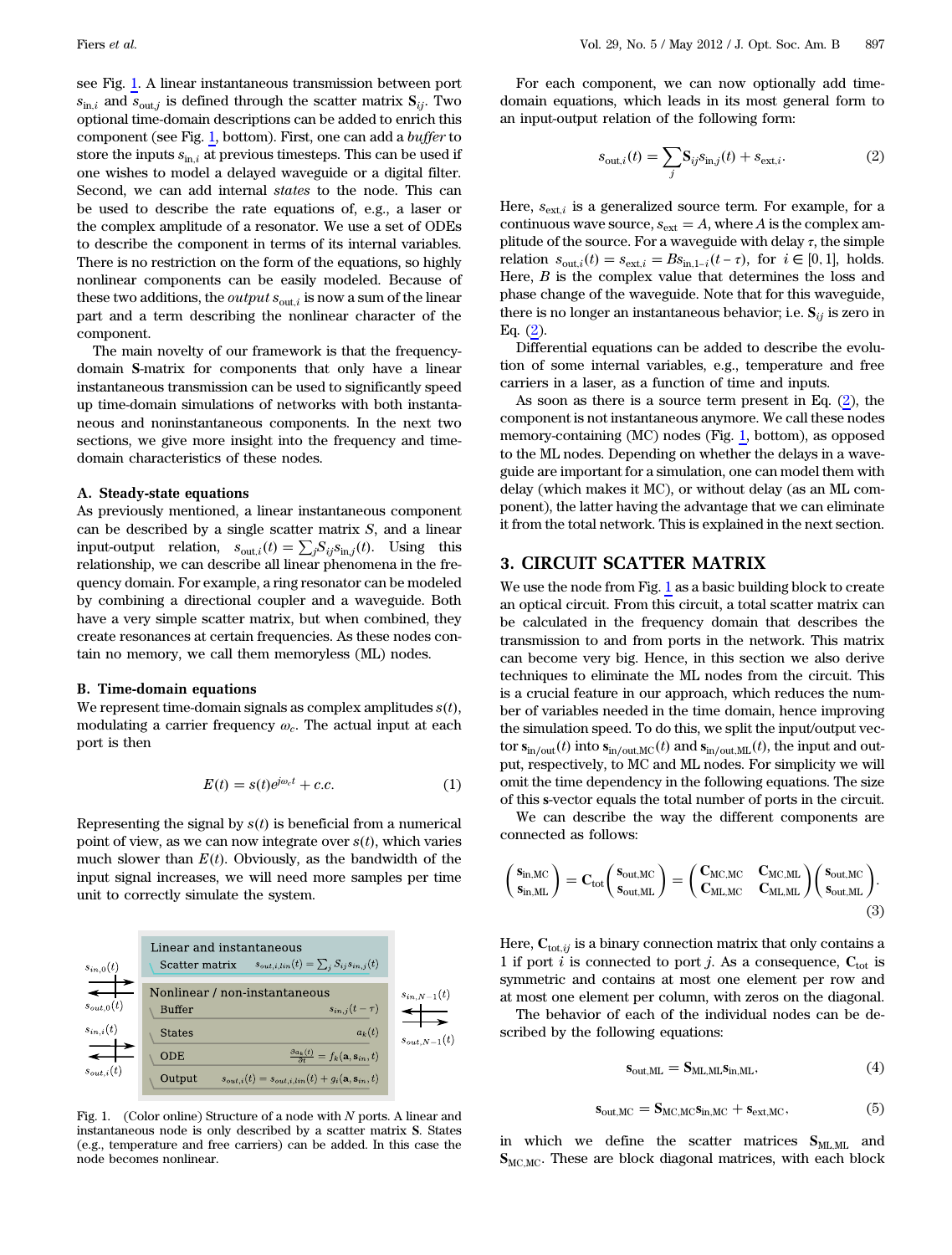representing the scatter matrix from an ML (resp. MC) node. The second term in Eq.  $(5)$ ,  $\mathbf{s}_{\text{ext,MC}}$ , is the generalized source term described earlier; see also Eq. ([2](#page-1-1)).

With all equations above, we can derive the input at the active ports, given only  $s_{ext,MC}$ . This is done as follows: replace  $s_{\text{out,ML}}$  in Eq. [\(3\)](#page-1-3) using Eq. [\(4\)](#page-1-4). Solve this system for  $s_{\text{in,MC}}$ . This gives

<span id="page-2-0"></span>
$$
\begin{aligned} s_{in,MC} &= \!\! (C_{MC,MC} \!+\! C_{MC,ML} S_{ML,ML} (I \!-\! C_{ML,ML} S_{ML,ML})^{-1} C_{ML,MC}) s_{out,MC} \\ &= \!\! C s_{out,MC}. \end{aligned} \tag{6}
$$

<span id="page-2-1"></span>We then substitute [\(5\)](#page-1-2) in the equation above. This yields

$$
\mathbf{s}_{\text{in,MC}} = (\mathbf{I} - \mathbf{C} \mathbf{S}_{\text{MC,MC}})^{-1} \mathbf{C} \mathbf{s}_{\text{ext,MC}} = \mathbf{S} \mathbf{s}_{\text{ext,MC}}.
$$
 (7)

We have now successfully eliminated the ML nodes and end up with a smaller scatter matrix S of the network.

Note that the matrix inversion in Eq.  $(6)$  $(6)$  $(6)$  is of a special type:  $C_{ML,ML}$  only permutes the elements of  $S_{ML,ML}$ , and  $S_{ML,ML}$  is a block diagonal matrix. The resulting matrix  $I - C_{MLML} S_{MLML}$  is therefore sparse. However, the resulting matrix after inversion is not always sparse. This depends on the topology of the original network and on the individual scatter matrices of the ML nodes.

The final ingredient in our model is the internal states, which are stored in the total variable vector  $\mathbf{a}(t)$ .

$$
\frac{d\mathbf{a}(t)}{dt} = \mathbf{f}(\mathbf{a}, \mathbf{s}_{\text{in}}, t). \tag{8}
$$

This ODE can now be solved easily as we can evaluate f as follows: at each timestep, we loop over all MC to calculate  $s_{\text{ext}}$ . Then we can calculate  $s_{\text{in}}$  from Eq. ([7](#page-2-1)). With this, we can evaluate  $f_k(\mathbf{a}, \mathbf{s}_{\text{in}}, t) = \frac{da_k(t)}{dt}$ .

# 4. OPTIMIZATIONS IN THE FREQUENCY DOMAIN

In Eqs. ([6](#page-2-0)) and [\(7\)](#page-2-1), we need to solve a system of equations. For example, in Eq. ([7](#page-2-1)), we need to solve

$$
(\mathbf{I} - \mathbf{C}\mathbf{S}_{\text{MC,MC}})\mathbf{X} = \mathbf{C}
$$
 (9)

for X. This can be done by first doing an LU factorization, followed by forward and backward substitution to find X. A similar reasoning is done for the inversion in Eq. [\(6\)](#page-2-0). Solving a system is almost always preferred above matrix inversion in terms of speed and stability. Optionally, since these matrices are sparse, we can use Clark Kent LU (KLU) to solve this system very efficiently [\[13](#page-4-12)–[15\]](#page-4-13).

To benchmark the speed-up, we consider the use case of a coupled resonator optical waveguide (CROW). A CROW is a sequence of optical rings; see Fig. [2](#page-2-2). Each section is made of a directional coupler (with coupling values  $\kappa_i$ ) and two waveguides, which then couples to the next section. This structure is used for creating optical filters.

The directional coupler and the waveguide are ML components with four (resp. two) ports. This means there are eight ports per CROW section. By increasing the number of sections, we find out what network size our framework can handle in the frequency domain. This is shown in Fig. [3](#page-2-3), where

<span id="page-2-2"></span>

Fig. 2. (Color online) A coupled resonator optical waveguide (CROW). Each section is subdivided in a directional coupler and two waveguides. Port numbers are shown in the left.

we compare the time spent by different matrix strategies as a function of the ML ports. As can be seen in the figure, a large number of CROW sections can easily be handled. This proves the technique is useful for analyzing very complex systems in the steady-state regime.

## 5. ROBUSTNESS AND ACCURACY IN THE TIME DOMAIN

This section describes two algorithms for integrating the ODE and compares the results to rigorous FDTD simulations.

The first integration scheme is a simple forward Euler with fixed timestep  $dt$ , and the second one is an advanced stepping routine based on Bulirch–Stoer  $[16]$  $[16]$ . The latter uses an adaptive stepsize to guarantee accuracy and stability. As example network, we use a system of two coupled photonic crystal cavities. The model equations for this system are

$$
\frac{da_j}{dt} = \left[i(\omega_0 + \delta\omega_j) - \frac{1}{\tau}\right]a_j + ds_{j;0,+} + ds_{j;1,+},\qquad(10)
$$

$$
s_{j;1,-} = \exp(i\phi)s_{j;0,+} + da_j, \qquad (11)
$$

$$
s_{j;1,-} = \exp(i\phi)s_{j;0,+} + da_j, \tag{12}
$$

for  $j = 1, 2$ . Here  $d = i \exp(i\phi/2) / \sqrt{\tau}$ , where  $\tau$  is the lifetime of the cavity and  $\phi$  represents the phase that depends on the waveguide length and the resonator mirror reflection properties. The nonlinear frequency shift is  $\delta \omega_j = -|a_j|^2 / (P_0 \tau^2)$ , with  $P_0$  the "characteristic nonlinear power" of the cavity. In these equations  $|a_j|^2$  is the energy in the cavity mode.  $|s_{j,k,+}|^2$  (resp.  $|s_{j,k,-}|^2$ ) represents the power flowing in (resp. out) port k (for  $k = 0, 1$ ) of cavity j (for  $j = 1, 2$ ). Port 1 of cavity 1 is connected with port 0 of cavity 2. Thus,  $|s_{1;0,+}|^2 \equiv P_{in}$  is the input power, and  $|s_{2;1,-}|^2 \equiv P_{\text{out}}$  is the transmitted power. We

<span id="page-2-3"></span>

Fig. 3. (Color online) Calculating the frequency response of a passive network. Using KLU, a sparse matrix solver suited for circuit matrices, we can easily calculate scatter matrices of very large networks.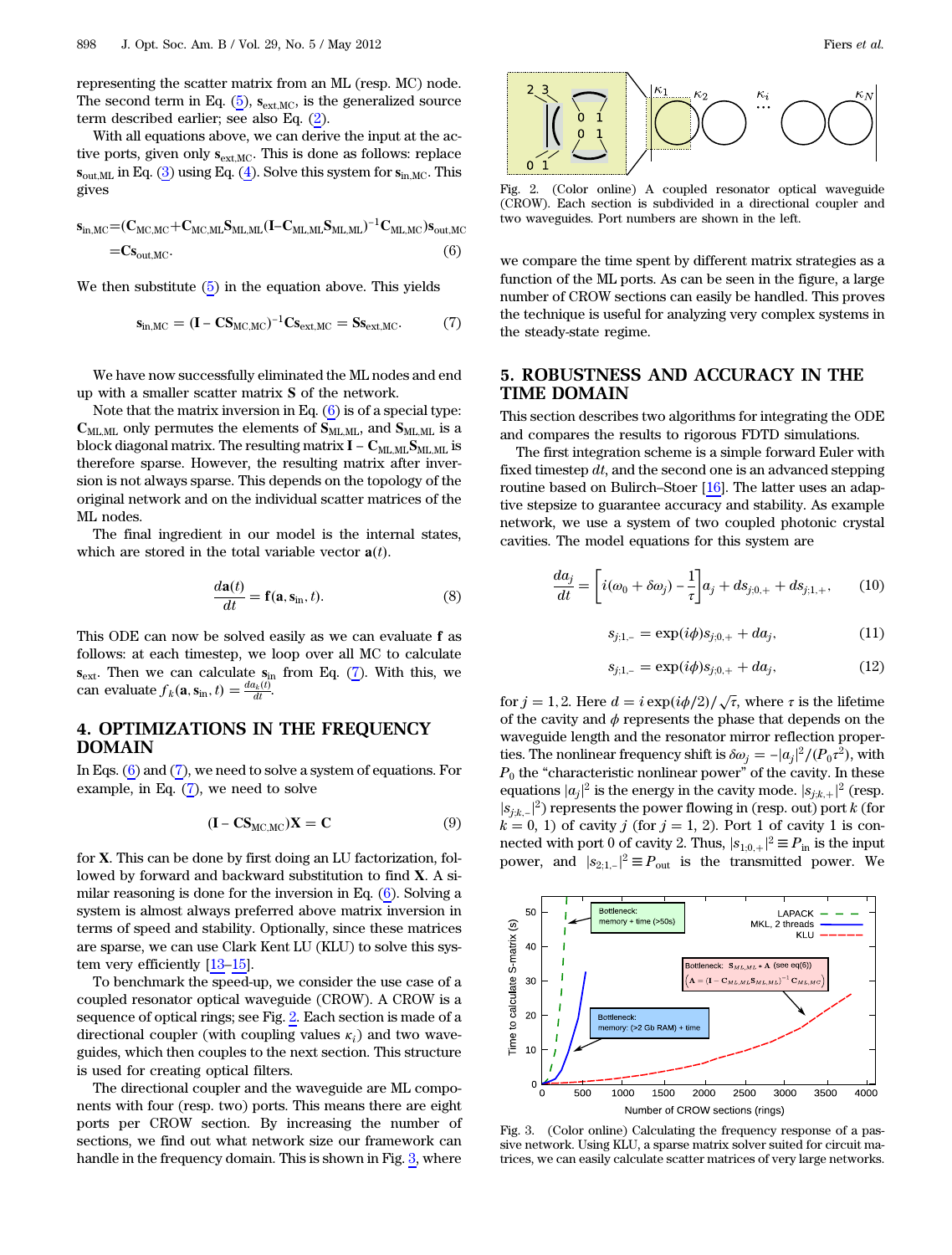<span id="page-3-0"></span>

Fig. 4. (Color online) Two integration routines. (a) Forward Euler integration. With larger timesteps, the accuracy decreases. (b) using adaptive stepsize and an advanced stepper routine, the solver automatically uses the optimal dt in order to maintain a desired accuracy (e.g., during switch on, the dt is reduced). Same parameters used as in [[17\]](#page-4-15).

assume no input from the right,  $s_{2:1,+}=0$ . This system will exhibit self-pulsation under certain assumptions, as studied in [[17](#page-4-15)].

In [[17\]](#page-4-15) we also showed that the waveforms from the simulation are almost identical to the waveforms from a full-wave FDTD simulation modeling the same system. The difference in simulation time motivates the use of this simulator: it takes 10 hours to simulate this oscillation in two-dimensional (2D) FDTD, versus a few milliseconds with CMT, with only a slight sacrifice in accuracy. The equations governing this system are highly nonlinear, yet the numerics remain very stable. Furthermore, using adaptive stepsize, one is assured that the most important details of the simulation are taken into consideration, with an automatic choice of discretization steps. Whereas for a fixed stepsize algorithm, like forward Euler, accuracy over the whole simulation domain can only be obtained by choosing a very small stepsize  $[dt = 10fs; see Fig. 4(b)], this is not the case$  $[dt = 10fs; see Fig. 4(b)], this is not the case$  $[dt = 10fs; see Fig. 4(b)], this is not the case$ for the adaptive stepsize algorithm: during switch on and switch off, there are a lot of discretization steps, while in be-

tween the adaptive stepsize solution can follow the reference solution with fewer discretization steps [Fig. [4\(b\)](#page-3-0)].

# 6. IMPROVING THE SIMULATION SPEED IN THE TIME DOMAIN

If a network contains both ML and MC nodes, one can eliminate the ML nodes prior to starting the time-domain simulation. The speed of the time-domain simulation depends on the size of the scatter matrix after eliminating the ML nodes. We demonstrate this by modeling a large network of interconnected nodes. The topology is a regular 2D grid of semiconductor optical amplifiers (SOAs). Each SOA is connected to its nearest neighbors, in a structure called a swirl topology [[18\]](#page-4-16); see Fig. [5\(a\)](#page-3-1). To connect the SOAs, we used a combination of splitters and waveguides. We compare two systems. In the first system the ML nodes behave as MC nodes, and in the second system we first eliminate all ML nodes. In the first case, we need to calculate the light propagation in each splitter and waveguide separately, which means the simulation will take

<span id="page-3-1"></span>

Fig. 5. (Color online) (a) Topology used to simulate a complex system with ML and MC nodes. Each circle represents an SOA. Splitters are not shown. (b) The simulation time and memory usage increases linearly with the number of SOAs. Clearly there is an advantage by eliminating the ML nodes, both in terms of speed and memory usage.